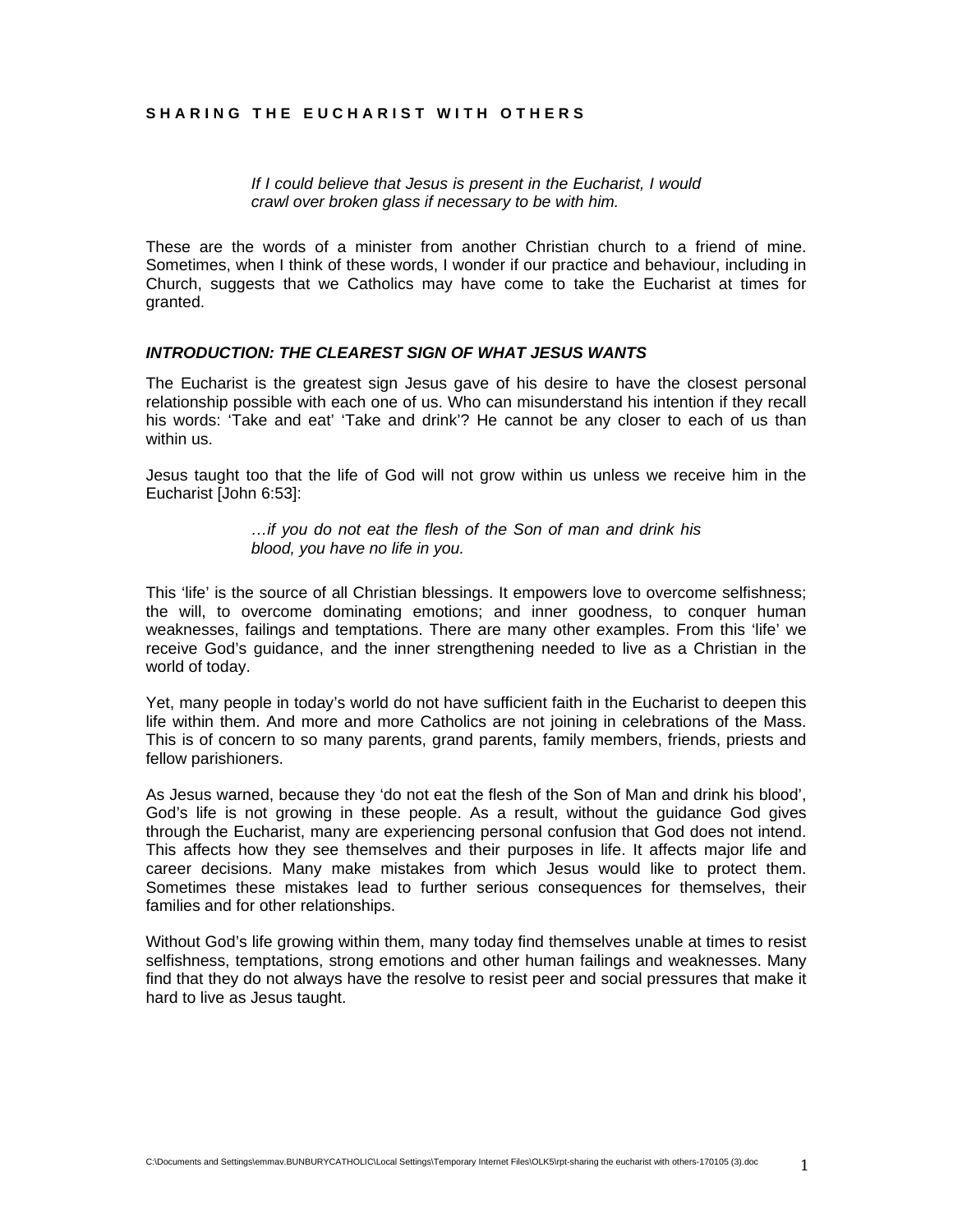Among those we know and who do not appreciate the Eucharist, do they:

- appreciate what God's life means?
- understand that they need to receive the Eucharist if this life is to grow within them?
- see the consequences in daily life of receiving or not receiving the Eucharist?
- reflect upon possible adversities in their lives that may be the result of God's life not growing within them?

The insistence of Jesus that his followers 'eat his flesh' and 'drink his blood' led the Church to legislate that Catholics normally should participate in celebrations of the Eucharist each Sunday. The past two thousand years have taught Catholics that there are life consequences for those who do, and for those who do not, receive the Body and Blood of Christ. Usually, those who do not go to Mass do not understand this.

# *The purpose of this pamphlet*

This pamphlet is offered to Catholics who want to share their appreciation for the Eucharist with others who do not have this appreciation. It presents *basic* ideas only.

There is no attempt to deal with the whole of Catholic teaching on the Eucharist. The only points presented are those which, hopefully, will help those who normally do not go to Mass to begin to appreciate what they are missing.

Suggestions on how the ideas that follow could be used are given later.

# *A. GOD CREATED US FOR GOD TO LOVE*

No one can understand Jesus' teachings on the Eucharist without first understanding three basic ideas:

- God is calling each of us into personal relationship
- Christian faith is built upon a personal relationship with Jesus Christ
- The Holy Spirit deepens this relationship.

#### *God is calling us into personal relationship*

God wants every human being on Planet Earth to enter into a deep loving relationship with their Creator. God seeks first to call each into this relationship through the spectacle of creation. The spectacle of the galaxies, the power of the ocean, the awesome phenomena of nature, the detail of a new born baby's fingers – all are like advertisements of God saying: 'I am present with you, I love you, please let me into your life'.

God calls people in others ways too. Among the most powerful are the yearnings and questions of the human heart. These may be for unconditional love, inner peace or freedom. Only God can fully satisfy these yearnings, and the questions related to them. People may try to satisfy them through other ways, but the yearnings will remain long term until each person relates closely with God.

The greatest way God calls people into relationship is through Jesus Christ, the Son of God, who is also like us, fully human. In Jesus, God sought to communicate with people through human words and actions – to relate with them personally.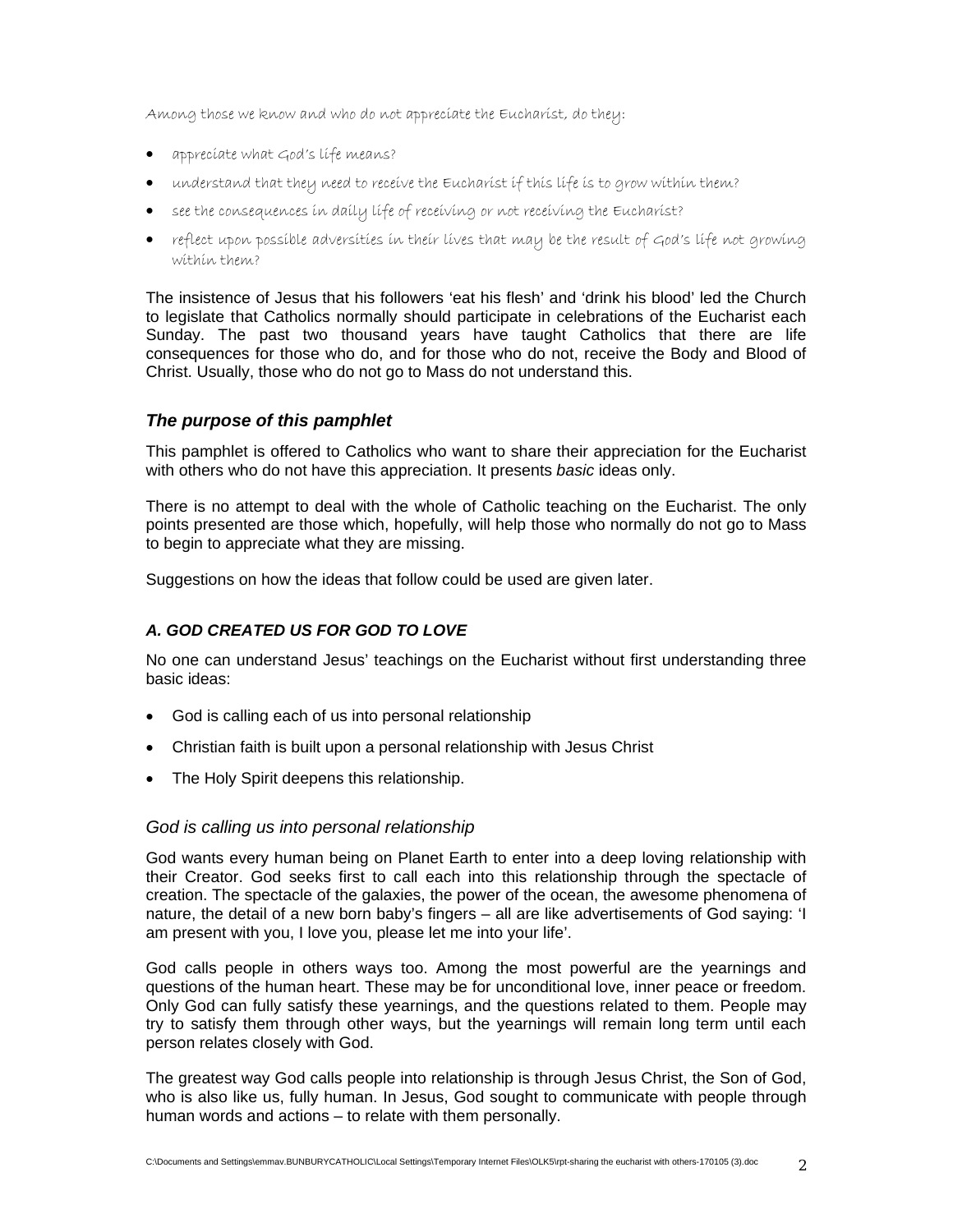It is Jesus who made it possible for us to relate as 'adopted' sons and daughters intimately with our loving God [Galatians 4:5]. It is only by relating with God in this way that Christians can fully experience God's guidance, help, inner strengthening and other blessings in their lives.

Do those we know and who do not appreciate the Eucharist, realise;

- God's basic desire for a personal relationship with them?
- God lives within them through Baptism?
- Creation is like an advertisement for God's desire for relationship?
- the deepest yearnings within their hearts can be satisfied fully only by relating with God?

## *Christian faith is based upon a personal relationship with Jesus*

The starting point for Christian faith is not the teachings of Christ, but a *close personal relationship* with him. Only he can share with us the divine power needed to live his teachings. This power grows within us gradually to the extent that we pray, worship and try to live as he taught.

Without this power, many of Christ's teachings can be almost impossible to live at times. Those related to selfless love, marriage, justice and human sexuality are a few of today's examples.

Without divine power, social influences, peer pressures and strong emotions can be irresistible. So can personal temptations, addictions and personality weaknesses.

Do those we know and who do not appreciate the Eucharist realise that:

- Christianity is based upon a personal relationship with Jesus Christ?
- this relationship is the source of the divine power needed to live fully as he taught?
- without this relationship, people are left to their own resources to battle the human weaknesses that make it hard to live Christ's teachings?
- mistakenly believe, for example, that Christian faith is about love as a Commandment, whereas really it is about Christ empowering us to love like him [John 13:34].

# *The Holy Spirit deepens the Christian faith relationship*

Human relationships either grow stronger, or eventually they die. They require the nourishment of selfless love. Hence, there need to be times of self-giving in any developing relationship, when there seems little or no return. Eventually, of course, people realise that, while there *seemed* to be little emotional or intellectual return, there was at a deeper level a growing sense of 'wholeness' and 'inner harmony'.

The same is true for a relationship with God. God allows times when we seem 'to get little or nothing' out of faith. Prayer can seem hard, and Mass 'boring', so, some ask, 'why continue these activities?'.

God allows such times because, as the Creator who understands us better than we can ever understand ourselves, God knows we need periods of self-giving to God if our personal relationships with our Creator are to mature. In turn, only maturing relationships with God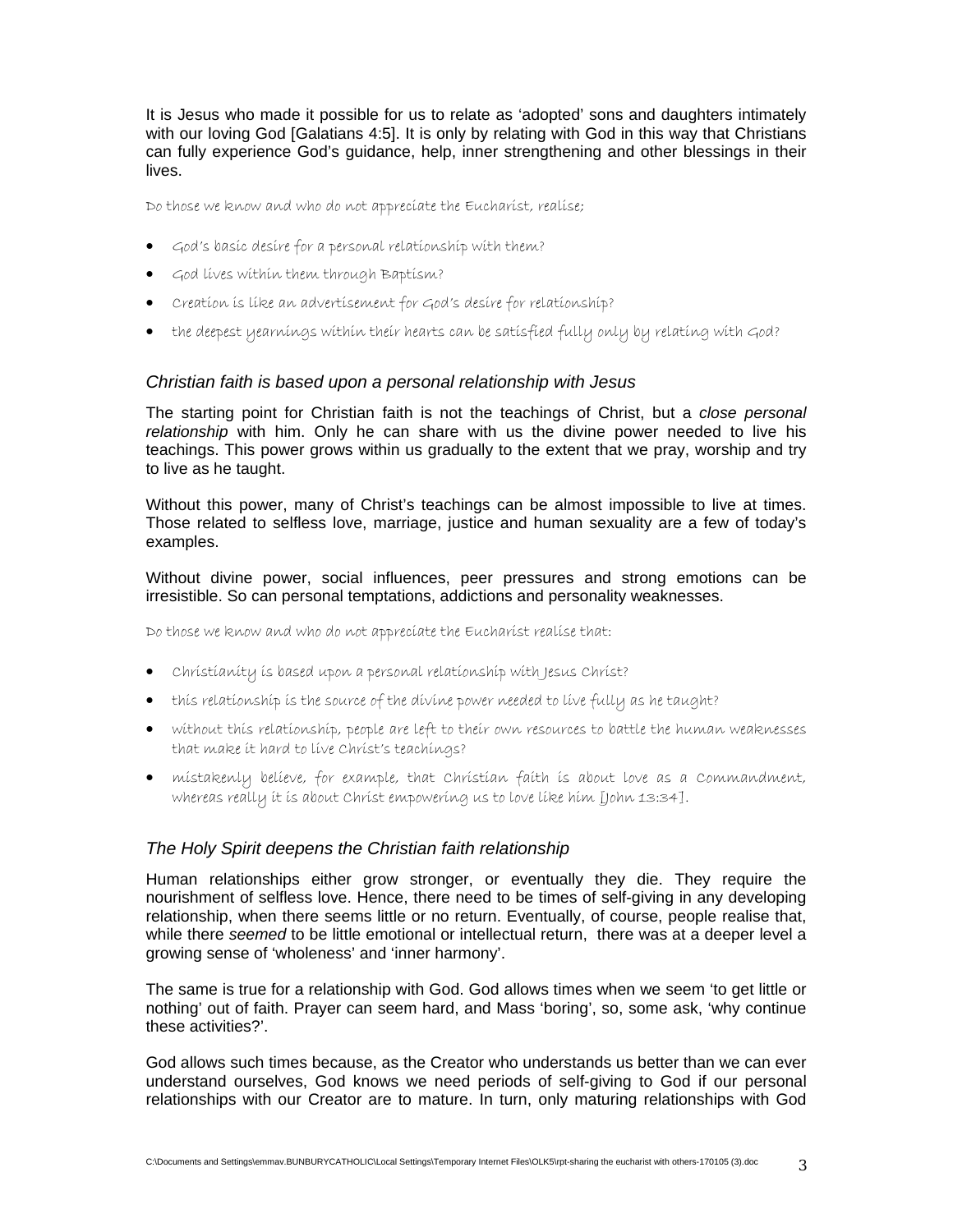bring a deepening sense of personal wholeness and inner harmony within a person – and peace of soul. A maturing relationship with God is the secure foundation needed to experience God's guidance, power and other blessings.

Do those we know and who do not appreciate the Eucharist realise that:

- humans cannot deepen in any relationship without times of selflessness love?
- periods where prayer and worship seem unrewarding can be the result of God helping us to learn to love our Creator selflessly, and to deepen in relationship?

# *B. WHAT JESUS DOES IN THE EUCHARIST*

Jesus instituted the Eucharist during his Last Supper with his disciples. During each Mass, the priest repeats the words and actions of Jesus, as he commanded:

> *'Take this, all of you, and eat it: this is my body which will be given up for you. 'Take this, all of you, and drink it: this is the cup of my blood. 'Do this in memory of me.'*

Jesus explained these actions as central to his 'new covenant' (the 'new relationship' he made possible between God and the human race). The Eucharist is always about the relationship between God, through Jesus.

Whenever a priest celebrates the Eucharist, Jesus, with the Holy Spirit, repeats again the miracle of the Last Supper. He changes the substances of bread and wine into his Body and Blood.

This presence of Jesus is called 'the real presence'. While he is present also in many other ways to his followers, the Eucharist is called 'real' because, in the Eucharist, he is present in the fullest sense: substantially and completely [*Catechism* 1374].

Whenever we think of the powerful universe, which was created from nothing, we know that Jesus could have changed the appearances of the bread and wine as well. However, he wished to be present in a way that is accessible to his followers all over the world until the end of time.

Do those we know and who do not appreciate the Eucharist realise:

- the Eucharist is essential for a growing relationship with Jesus?
- Jesus is really present in the Eucharist?

#### What is Jesus doing in the Eucharist

Catholics believe that Christ is present in the Eucharist. However, many do not realise what he is doing during the Mass. They tend to think of him being present in a passive way.

In reality, he is doing three things: he offers himself to God the Father in sacrifice; he shares the power of his Resurrection with all who draw upon it; and he makes his own the prayers of all who really participate.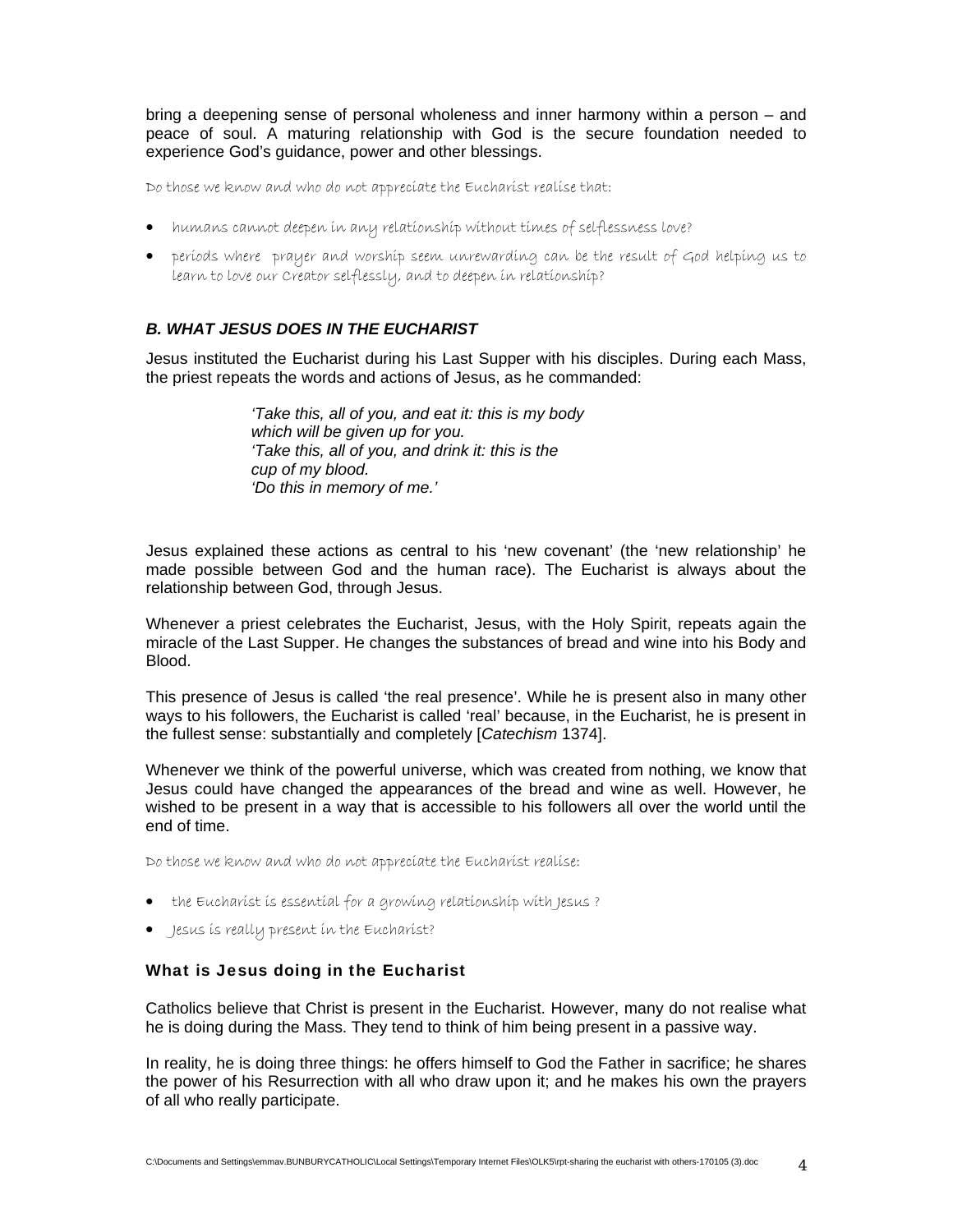## *Jesus offers himself in sacrifice*

Jesus showed the Eucharist to be his self-offering sacrifice to God the Father, by instituting it during the Last Supper. This was the night before he offered his life on the cross on Calvary.

The first thing Jesus does during every Mass, therefore, is make Calvary present again. He makes present his complete self-offering in sacrifice to God the Father for the human race.

## *Jesus shares the power of his Resurrection*

The death of Jesus on Calvary led to his Resurrection. During the Eucharist, Jesus shares the divine power of his Resurrection with all who join him by offering their lives too to God the Father.

This power is greater than death. It can empower those who seek it to rise above every human temptation, weakness and failing. Nothing within us is beyond its strength

## *Jesus makes our prayers his own*

The Eucharist is the prayer of Jesus, to God the Father. As Son of God, the power of the prayer of Jesus is infinite. Unlike our prayer, his prayer is without any self-centred or mixed motives. Hence, the power of his prayer is limitless.

The prayers of human beings, on the other hand, are limited. Mixed motives, personal failings and sinfulness weaken their purity and sincerity.

During the Eucharist, Jesus makes his own the prayers of his followers. They become more powerful.

This is why Catholics have prayed for their own, and others' needs and concerns during the Mass for two thousand years. Catholics have also asked for Masses to be offered for special needs.

And, as he promised, God will always grant these prayers, provided they are for the genuine good of the person. Otherwise, God gives other blessings. Jesus made it clear that God will never grant what will be harmful to a person, just as a parent would not give something harmful to their child no matter how much the child wanted it. [eg Matthew 7:7-11; James 1:6-8; 1 John 5:14-15].

Do those we know, and who do not appreciate the Eucharist, appreciate:

- what Jesus is doing through the Eucharist?
- Christ's desire to share with others the power of his Resurrection?
- the power of Christ's prayer?
- that Jesus makes his own the prayers of all who participate in the Eucharist?

# *C. HOW TO DRAW ON THE POWER OF CHRIST'S RESURRECTION*

The Resurrection was the climax of Christ's life and death. There was just one focus to his life – to do always the will of his Father [John 6:38].

This is the key to people understanding how to draw on the power of Christ's Resurrection for their daily lives. They need: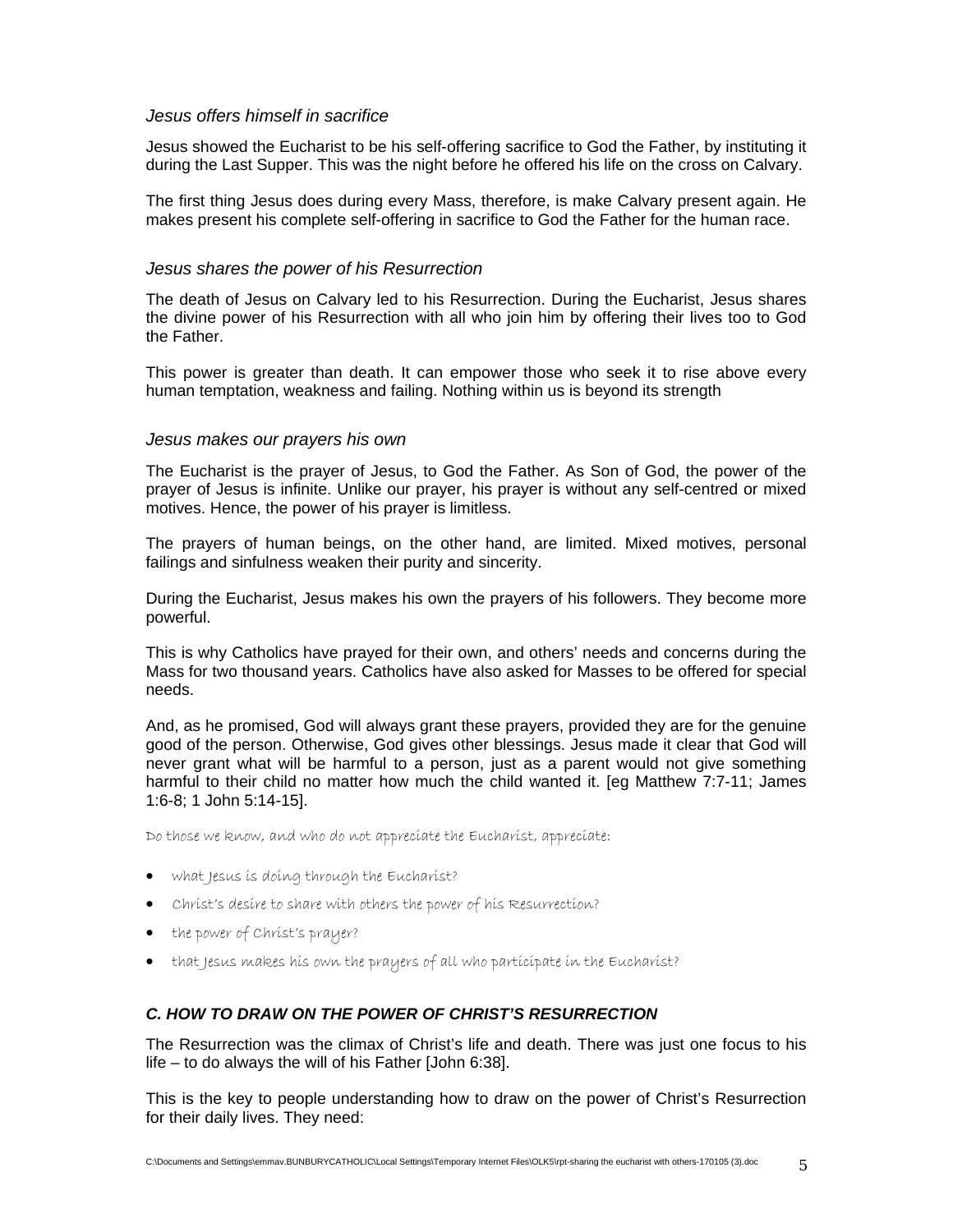- to strive to live as God wills
- to 'die' to everything in their lives that might lead them to think, speak and behave differently from how God wills.

# *The two parts of the Mass*

The celebration of the Mass is in two parts. Everything else leads to, or follows from, these parts. Together, these parts relate to life, 'death' – and the power of the Resurrection:

- the Liturgy of the Word relates to life and 'death'
- the Eucharistic Sacrifice relates to 'death' and Resurrection.

# *What Christ offers through the Liturgy of the Word*

During his life on earth, people went to Jesus for answers to their personal questions, for guidance, for a deeper understanding of God and to learn how they should live their lives [eg Mark 10:17-22; Matthew 18; 6:25-34; Luke 10:25-28]. Jesus today offers guidance and answers to personal questions, through the Liturgy of the Word in each Mass.

The Liturgy of the Word begins with the proclamation of the scriptures. It concludes with the Prayer of The Faithful.

# *The Word relates to life*

Christ 'speaks' within the hearts of those who seek his guidance, and answers to their life questions, through the Liturgy of the Word. He shares the Holy Spirit, who stirs listeners' thoughts so that eventually, the guidance or answers they are seeking become clear. This includes answer to questions such as 'What is the purpose of my life?' 'How can I find true happiness?' 'What is my life calling?' 'How does Christ's teaching relate to this situation?' 'How can I change for the better?' 'How can I overcome temptations and peer pressures to do wrong?'

If we truly listen to the reading of the Scriptures, and to the homily as it relates these Scriptures to life today, we are stirred by the Spirit from within to see how the messages of the readings relate to our personal lives. One result may be that we find ourselves challenged or encouraged.

This Liturgy also deepens our understanding of Christ's teachings. It deepens our ability to think about issues that arise in today's world in the light of the Gospel. It points to solutions to today's problems.

The possibilities Christ offers are endless for those who truly seek his guidance and answers through the Word. One person may come to new insights into a marriage problem; another may have the same experience in relation to a relationship question. A parent may gain new insights into parenting, a young person may discover their vocation and career direction. Someone may need new insight because of some experience that has led to disillusionment with their parish or the wider Church.

People struggling with illness and old age can find new meaning to their lives, and the true value to their sufferings. Those struggling with anger and other emotional issues can find themselves discovering any hurts that underlie these difficulties. They may discover too the need and the courage to seek counselling or other professional help.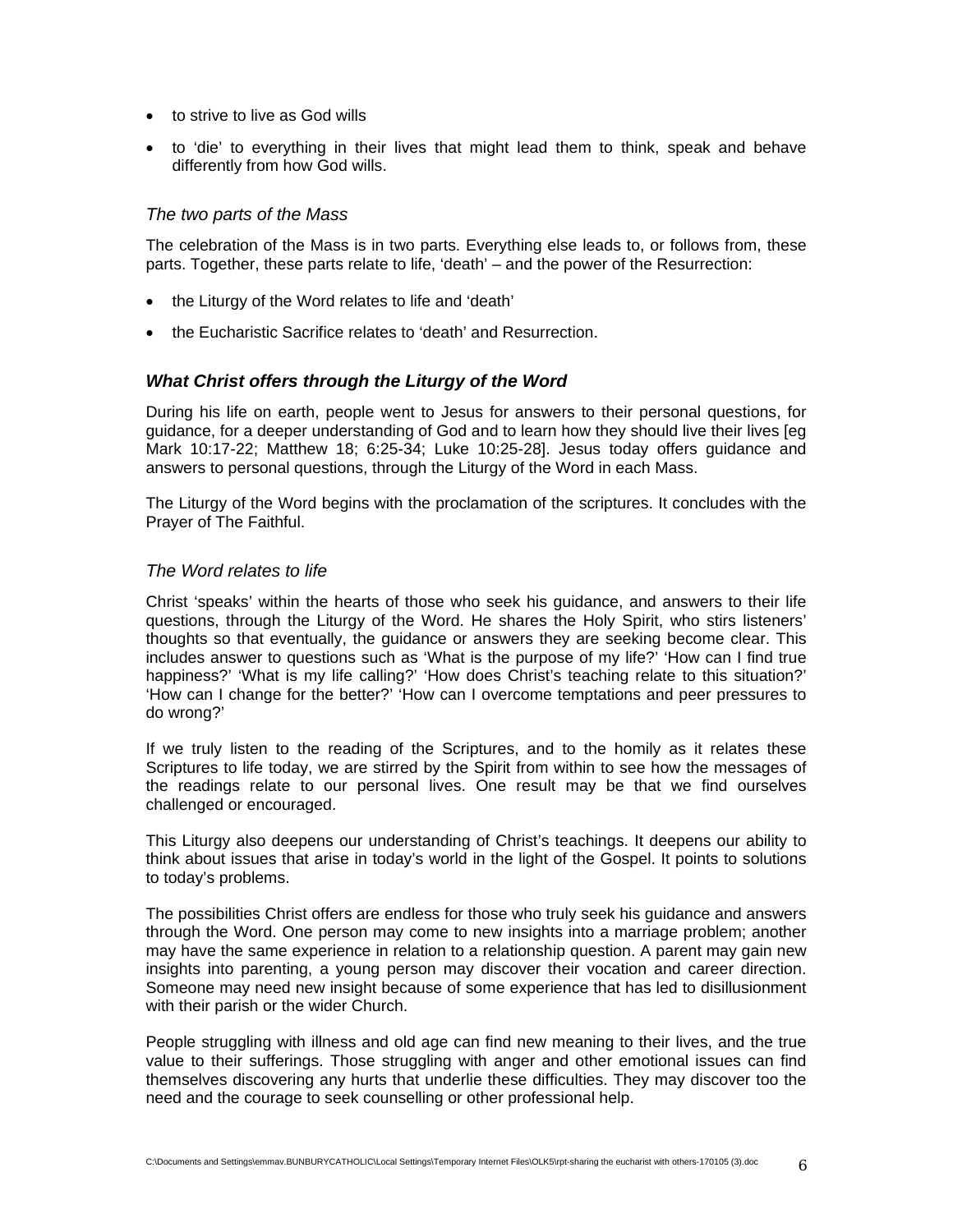These are a few examples of what the Spirit can stir during one or many Masses, or outside of Mass. It depends upon our life of daily prayer, and on how deep our life issues are.

The Spirit's guidance may become clear when we are praying at home, when we are thinking quietly, during a conversation, or as we reflect upon a recent event. There are as many examples as there are people. The possibilities are limitless.

Normally the Spirit works gently within a person, leading quietly those who listen. People can be completely unaware of what the Spirit is doing quietly and gradually in their lives until they begin to look back. Then they discover that their thinking has changed or that troubling questions have been answered.

People who expect sudden insights, or quick solutions, often underestimate how deep can be the source of whatever dominating emotion, bad habit, addiction or other human weakness they may be experiencing. They may even lose faith, and give up going to Mass.

But the Holy Spirit, who understands each of us far more deeply than we can ever hope to understand ourselves, will not be rushed – or move us to change in ways or at a pace that could harm us.

Those who wish to help others appreciate the Eucharist need first to ask themselves: 'Where in my life do I need Christ's guidance, or answers to important life questions?'

## *The Word calls us 'to die'*

As Spirit's guidance for their lives grows, often listeners to the Word see that change is needed. It may be the need to overcome selfishness, or an attitude that does not reflect the good in us; to begin resisting some regular temptation; to overcome a strong emotion or an emotional habit; to change a bad habit or to face up to some addiction. Each of these calls to change is an example of 'dying', especially when the change is difficult.

The dying may also involve persistence in our prayer when this is not easy, or going to Mass even though 'nothing seems to be happening' within us. A major challenge can be giving control of our lives over to God, and to wait for God to do what is best.

We need to keep asking ourselves: 'Where in my life am I being called to die, so that I might live more as God calls?'

#### *The Word calls to pray for Resurrection*

Any temptation or weakness that is hard to overcome is an example of where the power of Christ's Resurrection is needed. We cannot achieve deep and significant personal change by human effort alone.

This power builds upon our personal efforts – but never *substitutes* for them. To draw on this power, we need during the Liturgy of the Word:

- to resolve to do all that we can ourselves to change
- to pray for the power of Christ's Resurrection to help us.

This leads us to reflect upon the question: 'For what personal weakness or other difficulty am I seeking the help of the power of Christ's Resurrection during the Mass at present?'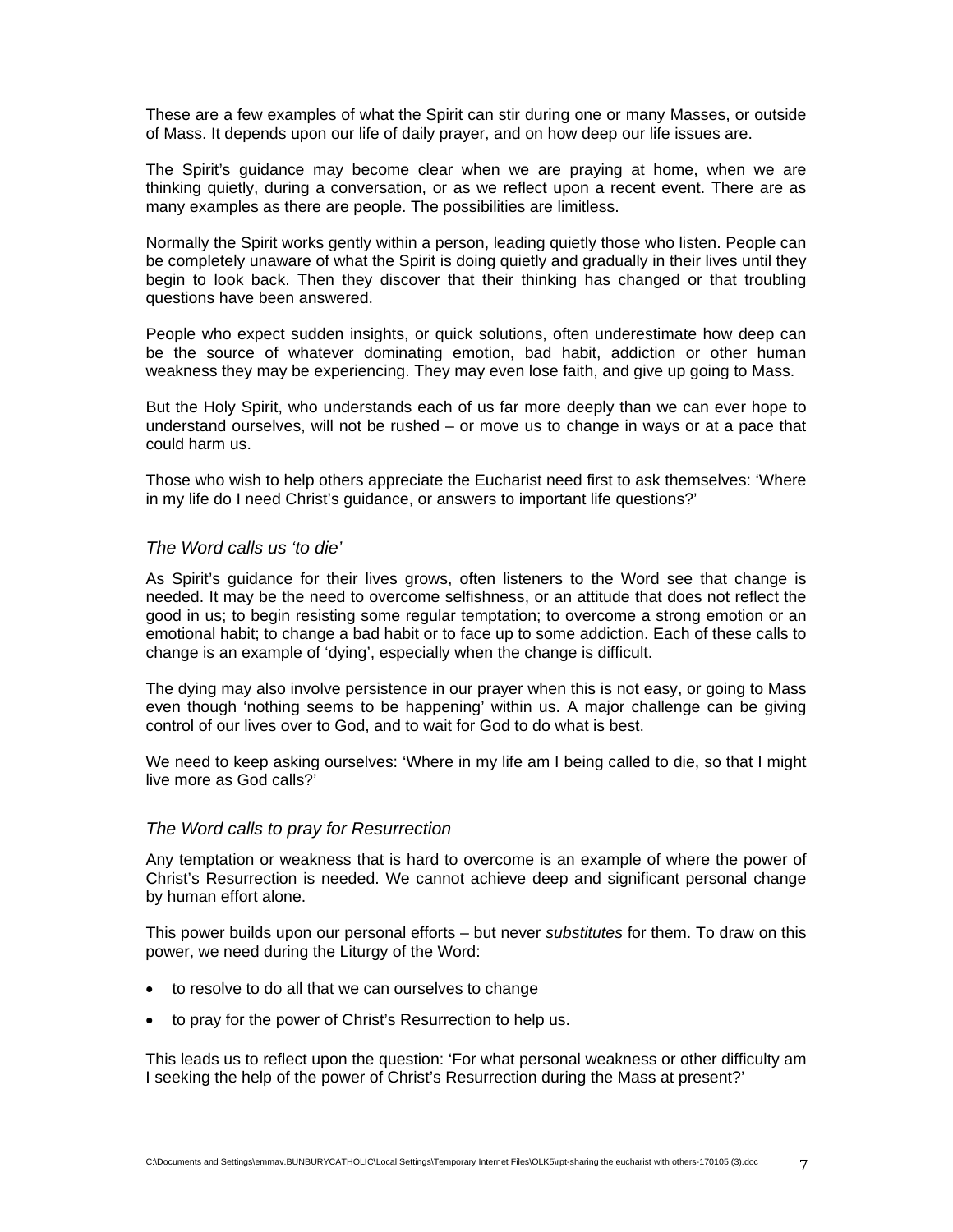Do those we know, and who do not appreciate the Eucharist, realise:

- the possibility of bringing the questions troubling their hearts to Christ in the Liturgy of the Word, just as people approached Jesus with their questions two thousand years ago?
- the possibility of receiving Christ's guidance for their lives?

# *What Christ offers through the Eucharistic Sacrifice*

The Last Supper was a Passover Meal – a sacrificial meal. Its purpose was to thank God for freeing the Jewish people from slavery in Egypt.

The Eucharistic Sacrifice, which Jesus instituted during the Last Supper, begins with the Preface of the Mass, and concludes when the priest(s) receive Holy Communion. As mentioned already, during each Mass, Jesus makes present again his act of self offering on Calvary. This is the act that led to his Resurrection.

Jesus shares the power of his Resurrection with anyone who joins him in this self-offering in the Eucharist, by offering their own lives to God the Father also in sacrifice.

## *What can we offer of ourselves in sacrifice?*

In practice, there are two ways we can join Jesus in his act of self-offering, by offering ourselves too to God the Father. The first is by offering our efforts 'to die', or to change as the Liturgy of the Word has called us to. This includes our efforts to overcome selfishness, temptations, strong emotions and the other examples of 'dying' mentioned earlier.

The second is to offer everything else in our lives with Jesus, just as he offered his whole life to his Father. This includes our family and married lives, our daily struggles and routines, and our times of relaxation. Also important are our work, our projects, and anything else that we are doing for, or on behalf of, our parish or diocese. These examples may seem unimportant to us, but they are not unimportant to God

We need to offer too the intentions of our daily prayers, both for ourselves and for others. And, as Jesus himself demonstrated on the cross, of special importance are our physical or psychological sufferings.

Offering ourselves more fully with Jesus, to God the Father in sacrifice through the Eucharist, means offering every aspect of our lives. We need to keep asking: 'What of my life do I offer God each time I participate in the Eucharist?'

#### *Christ shares the power of his Resurrection*

Jesus shares the power of his Resurrection with all who join him by offering their lives to God in the Mass. This power can change our lives. It can help us 'to die' to whatever makes it hard for us to live as God calls. Again, the extent and speed at which this happens depends upon our daily prayer, and on how deep the difficulty is.

Being more powerful than death, the power of Christ's Resurrection can conquer every human weakness. No temptation, confusion, emotion, habit or attitude can withstand it. Though its effects can be immediate, usually they are gentler and gradual. We need to keep drawing on this power through celebrations of the Eucharist over time, especially if what we need to overcome is deep in us.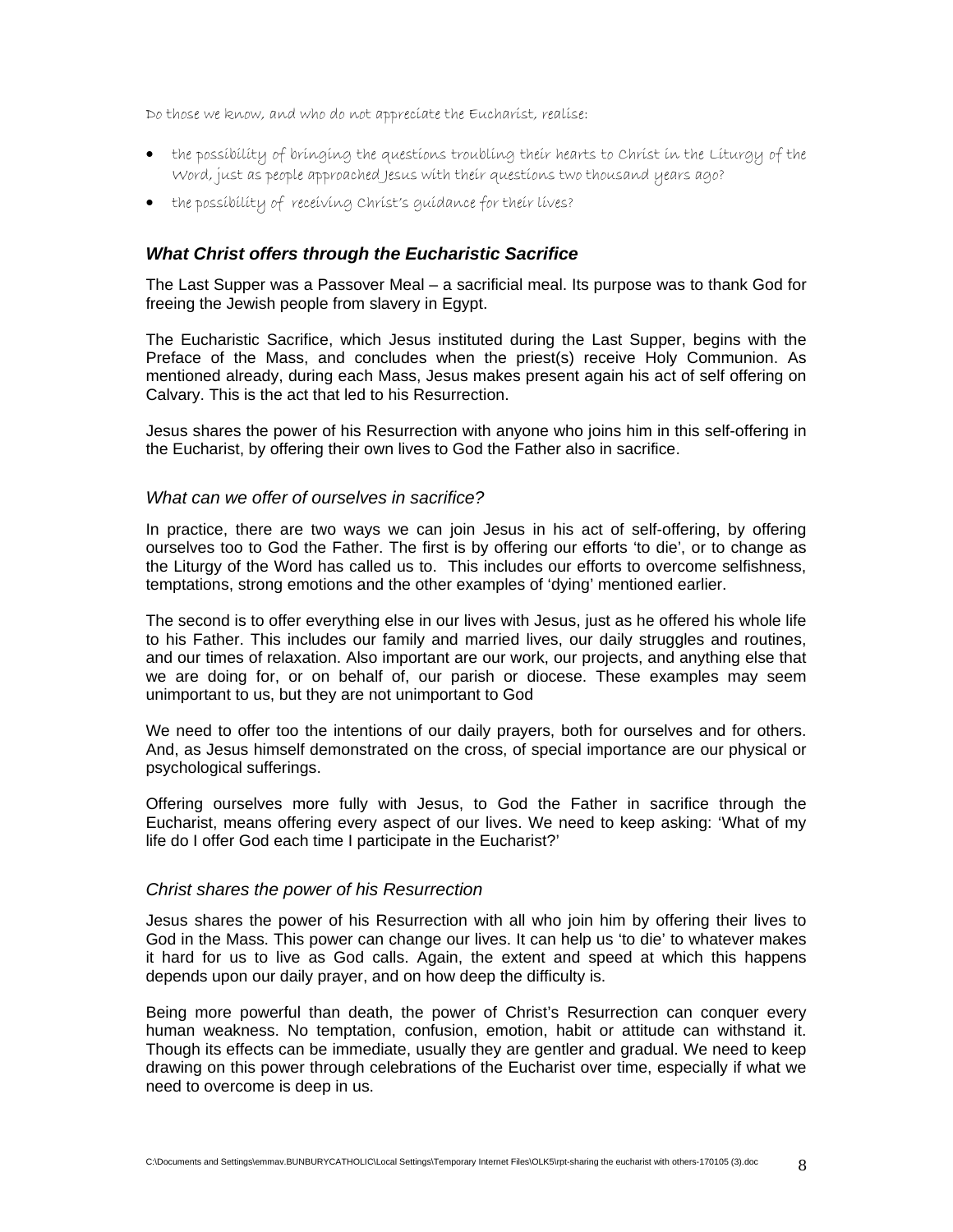Through the Eucharist, the power of Christ's Resurrection gradually can change also the personalities of those who seek it. It can strengthen love against selfishness; forgiveness, against hurts and resentments; acceptance of others, against jealousies and racist attitudes. Its effects are lasting in those who keep on praying daily, worshipping and trying to live as Jesus taught. However, these effects weaken in those who fail to do these things.

The power of Christ's Resurrection can conquer the strongest of temptations, such as those against justice, compassion, chastity, truthfulness and fidelity in marriage. It can bring consolation to those who are sick, frail or grieving; inner strength against trials and challenges; deeper joy in times of fear and difficulty; and it can replace confusion with guidance.

As St Paul drew on this power for his own life, he rejoiced that he could 'know Christ and the power of his Resurrection' [Philippians 3:10].

As with the Liturgy of the Word, if a weakness we need to change is the result of a deeper weakness, there may be no change until the deeper weakness is discovered and healed. For example, if a person finds it hard to forgive because of a deeper hurt stemming from childhood, forgiveness may not come quickly. Christ may lead them to seek healing for the hurt first, and to place this before God in the Eucharist.

Each of us needs to ask: 'Where in my life do I need now to draw on the Power of Christ's Resurrection?' 'What am I offering from my life so that I can unite myself with him in his act of self-offering?'

Many who do not appreciate the Eucharist do not see how it can relate to their lives. We may be able to help them do so when they share with us personally their relational, and the other difficulties in their lives.

# *What Christ offers through Holy Communion*

After the completion of the Eucharistic Sacrifice, Catholics complete their self-offering with Christ by receiving him in Holy Communion, usually beginning with the deacon and acolytes at the Mass. This is a most sacred moment, for to receive Holy Communion is to receive Jesus Christ, the Son of God.

Catholics, conscious of the deep meaning of Holy Communion, find special experiences of Christ growing within them through receiving this sacrament over time. However, anyone who receives Holy Communion routinely, or without thought, is not likely to enjoy the following experiences. Eventually, they are likely to decide it makes little difference to them whether they receive Jesus in Holy Communion or not.

Like the Mass, the spiritual blessings flowing from Holy Communion can also change aspects of the lives of those who receive it gradually, but radically. Again, this depends upon the extent to which they offer their lives to God the Father (even if outside the Eucharist), their daily prayer and their efforts always to live as Jesus taught.

#### *Deeper personal union with Christ*

Holy Communion deepens the intimacy of our personal relationship with Jesus. To the extent we allow his influence to deepen within us, our personalities gradually change. They become more like the personality of Jesus.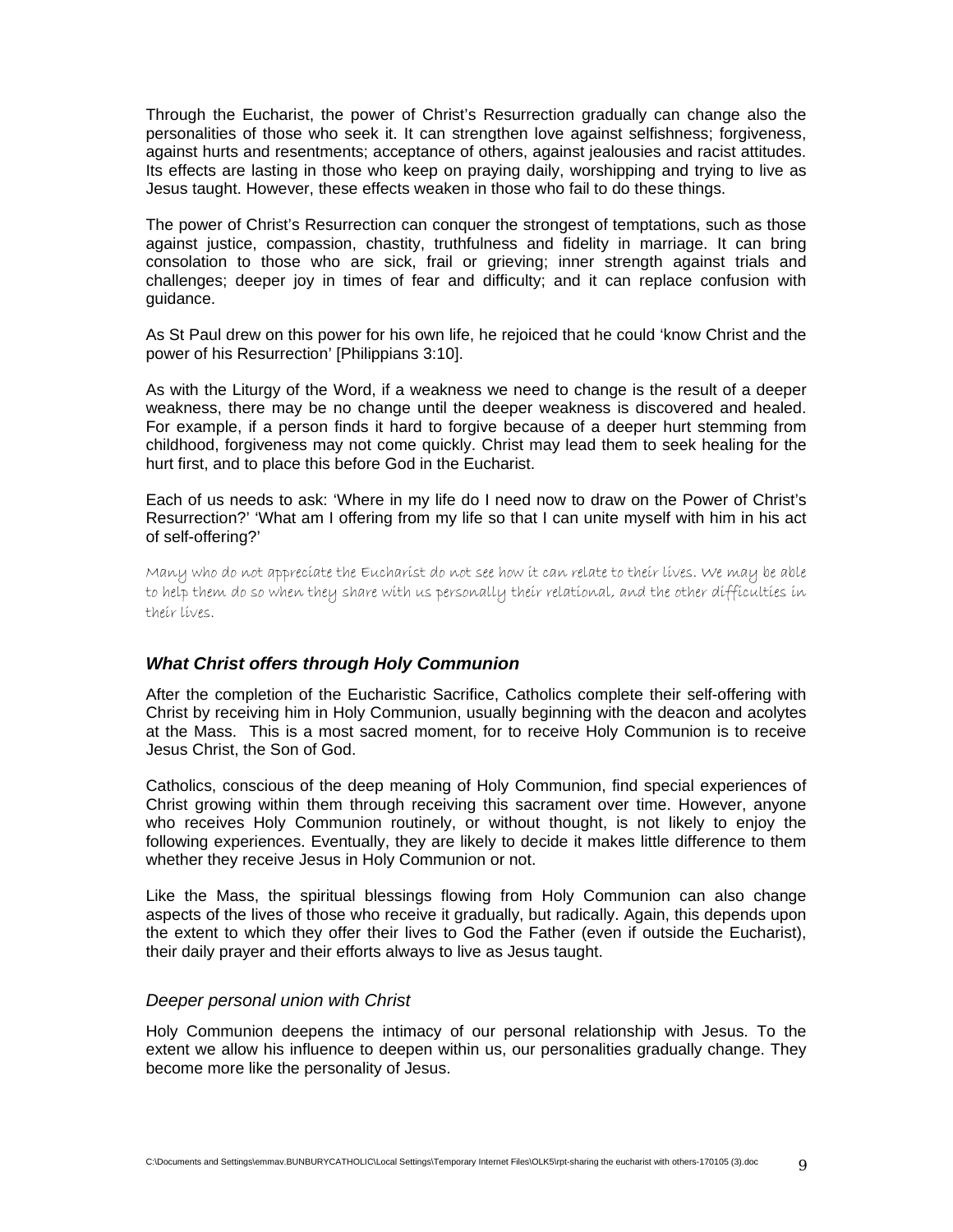Just as a couple, who have been married for decades, find that each affects the other's thoughts and attitudes, so intimacy with Christ leads us increasingly to think and to see more as he does. His peace grows within us.

## *The spiritual is nourished within us*

Jesus nourishes the spiritual within those who receive him in Holy Communion. This includes those human qualities that are ours because we have been created in the image and likeness of God, such as love, goodness, mercy and justice.

Then there are the spiritual gifts we received through Baptism and Confirmation, the Sacrament of Marriage, and the Sacrament of Holy Orders. All of these gifts need nourishment to mature.

## *Frees from venial sin*

Jesus forgives venial sin in those who receive him in Holy Communion. Also, he heals the spiritual weaknesses and other damage these sins cause. He strengthens us against temptations to sin again – especially to commit mortal sin. Our personalities, especially our potential for goodness, are strengthened, and the chains of our human weaknesses weaken.

## *Strengthens Christ-like love*

Christ strengthens his love within those who receive him in Holy Communion. Being divine, this love is more powerful than the love of human beings. It is also pure, free of all selfishness.

Our capacity to love God and neighbour grows stronger. Increasingly we can keep the Commandments as Jesus taught, and overcome temptations to do wrong.

# *Strengthens community*

As Jesus draws closer to himself each person who receives him through Holy Communion, he draws us closer to each other also at a deeper spiritual level. In this way, he deepens the sense of Christian community among us. This includes deepening the spiritual bond between married couples, families and friends.

This is the foundation that changes parishes into vibrant Christian communities. Where parishioners fail to unite themselves to Christ, a parish's community will be superficial. It will lack a sense of Christian mission, an indispensable sign that a parish is also a genuinely Christian community.

#### *Deepening Christ-like attitudes*

Finally, as the influence of Christ grows in those drawn closer to him through Holy Communion, so do his basic attitudes. These include commitment to the poor and needy, and a deepening desire to Christian unity.

# *The need for Mass preparation*

For anyone who reflects upon how the Eucharist can affect our lives, all of the above can lead to a sense of hope. It means that nothing in our lives is irredeemable.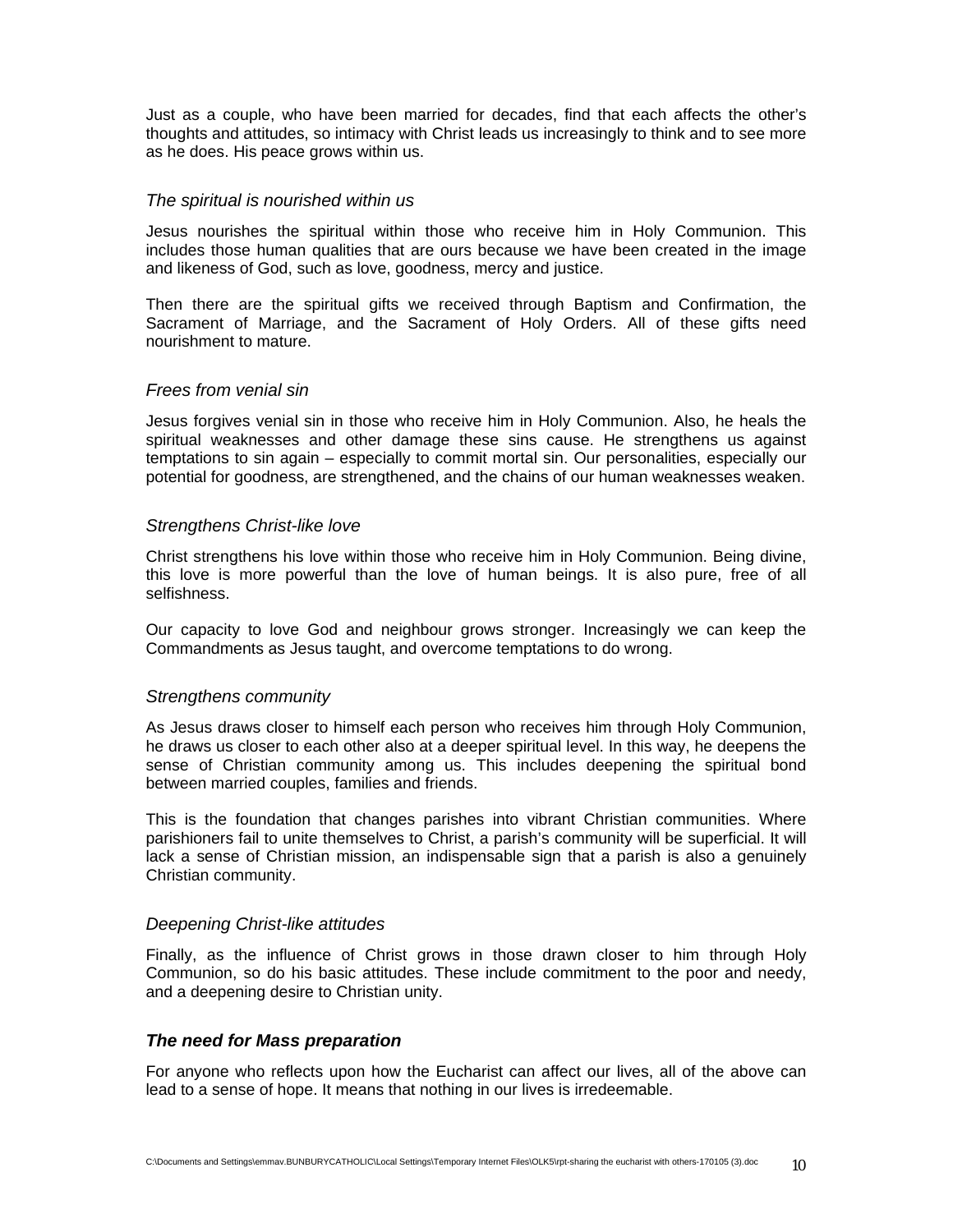However, the extent to which we have the kinds of experiences that were described earlier depends upon how sincerely we participate in the Eucharist, the quality of our daily prayer, and our efforts to live always as Jesus taught. These experiences cannot be expected by anyone who goes to Mass without thought and preparation. Instead they are likely to find the Eucharist routine, 'boring' and dissatisfying.

# *Preparation for the Liturgy of the word*

No one can hope for the experiences described during the Liturgy of the Word without preparation. They require 'listening' – both to the Word and to our hearts. They are less likely to be experienced by someone who goes to Mass without preparing themselves in ways, such as:

- taking time before Mass to think about what is going to happen
- a period of prayer before Mass begins, naming the life-concerns or life-questions where Christ's help is being sought
- reading the scripture passages beforehand, asking the question: 'How might any of their messages relate to my life?'
- mentioning major concerns beforehand in prayer.

Preparation will not be difficult or too time consuming for anyone who includes their life events, concerns and questions in their daily prayer.

# *Preparation for the Eucharistic Sacrifice*

To experience the power of the Resurrection through the Eucharist, we need to be open to it. We need to be aware of the areas in our lives, including where we find hard 'to die' to live as Jesus calls, and where we cannot change without it.

This requires us to be honest with God and ourselves about the temptations, attitudes, dominating emotions, habits, addictions and other weaknesses that affect our lives. Some who do not realise the power Christ offers through the Eucharist might see these as negatives – but for those eager 'to know Christ and the power of his Resurrection', they are golden opportunities.

#### *Difficulties despite preparation*

Christ always fulfils the promise of the Eucharist in those who have prepared. However, the ways he does so may not be as expected.

This can be due to possible reasons described earlier. For example it may be because the area in their life where the worshipper seeks divine guidance and power is the symptom of a deeper need – and Christ is leading the worshipper to realise this, and to open themselves to divine help at this deeper level. Or perhaps Christ wants to deepen the worshipper's relationship with him by worshipping in selfless love.

There can be many reasons. However, what will always be true is that Christ will always give the guidance and power the worshipper really needs. Usually, these will be experienced gently and gradually.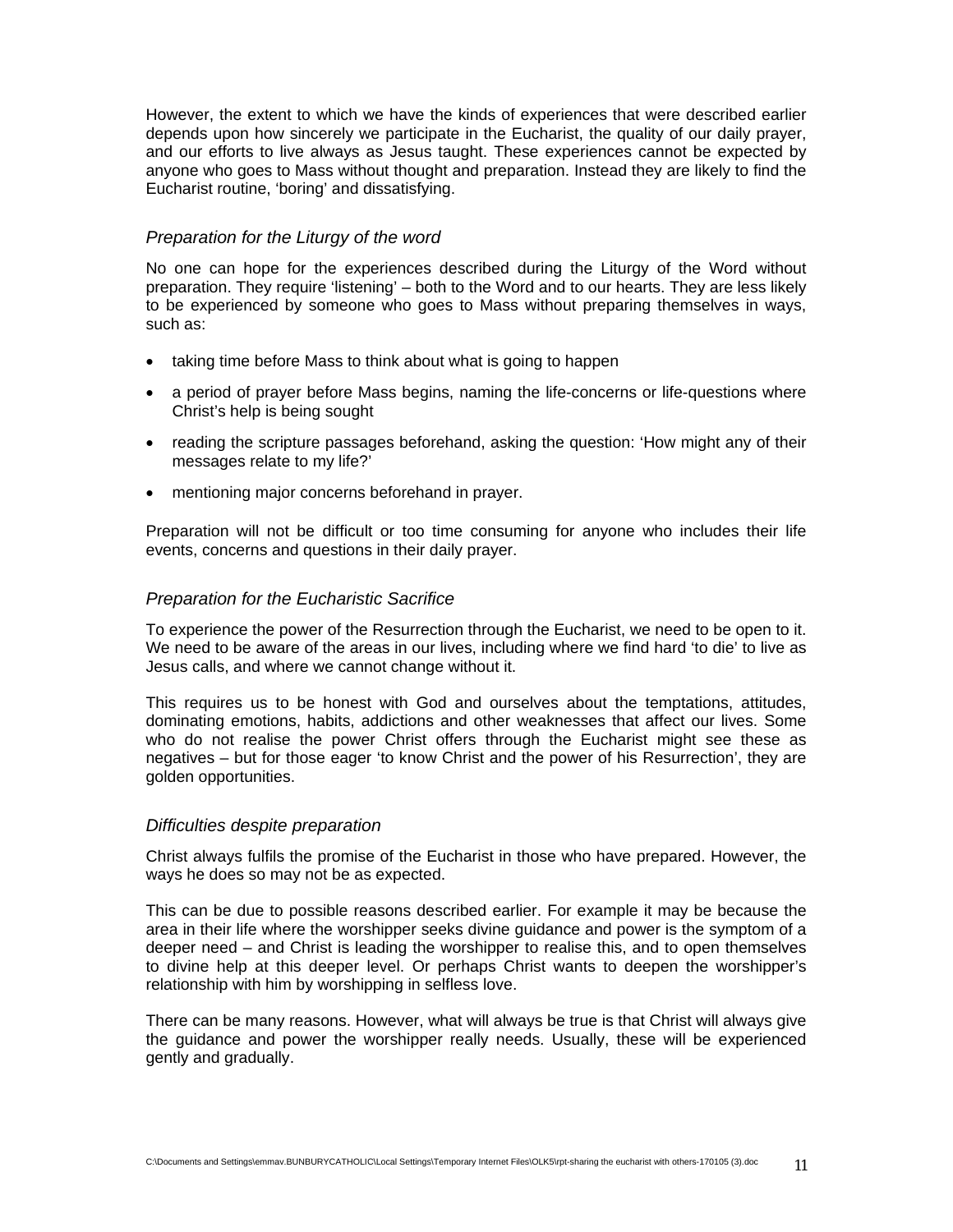# *The meaning of receiving Holy Communion*

Receiving Holy Communion is a public act within the Church community. It proclaims two things.

First, it proclaims commitment to a personal relationship with Christ according to *his* criteria: 'If you love me you will keep my Commandments' [John 14:15]. This is why the Church teaches that one needs to be in the state of grace to receive Holy Communion.

Second, it proclaims 'communion' with the Catholic community. This communion is built upon personal faith in the teachings of Christ, as handed down by the Catholic community over the past two thousand years. This is why only Catholics can receive Holy Communion in the Catholic Church.

## *Eucharistic adoration*

In early Christian times, consecrated Hosts were kept after Mass for the sick and dying. Before long, however, people began to go to pray where the Eucharist was reserved in this way.

This practice continues today. It can bring great consolation to anyone who responds to Jesus' invitation: 'Come to me all you who labour and are over burdened, and I will give you rest' [Matthew 11:28]. I would urge all Catholics to avail of Jesus' invitation by making visits to Jesus in the Blessed Sacrament wherever there is an opportunity to do so.

There can be difficulties in places where churches have to be locked for security reasons. However, many parishes have their churches open before and after Mass, as well as for practices such as Holy Hours. These are marvellous opportunities for all of us to adore the Lord.

# *Using the ideas in this pamphlet*

Many will be surprised by the presentation of the basic ideas on the Eucharist in this pamphlet. They apply pastoral principles used from earliest times by the Church to present the Gospel. Examples of these principles include:

- when proclaiming the Gospel, the actual moment of grace within the hearer is when the Gospel teaching encounters the personal experience of the listener
- proclaiming the Gospel includes helping the listener to develop a more Christ-like personality
- the empowerment the Gospel offers needs to be presented as a priority.

Conversations, and occasions when someone who does not go to Mass shares some personal question, hope or worry, are examples of opportunities to share ideas in this pamphlet. Each is a chance to share with them some idea about the Eucharist.

Ideas can be shared also in discussions about 'Why go to Mass?' and similar questions. The main thing is to be aware of is opportunities when they arise.